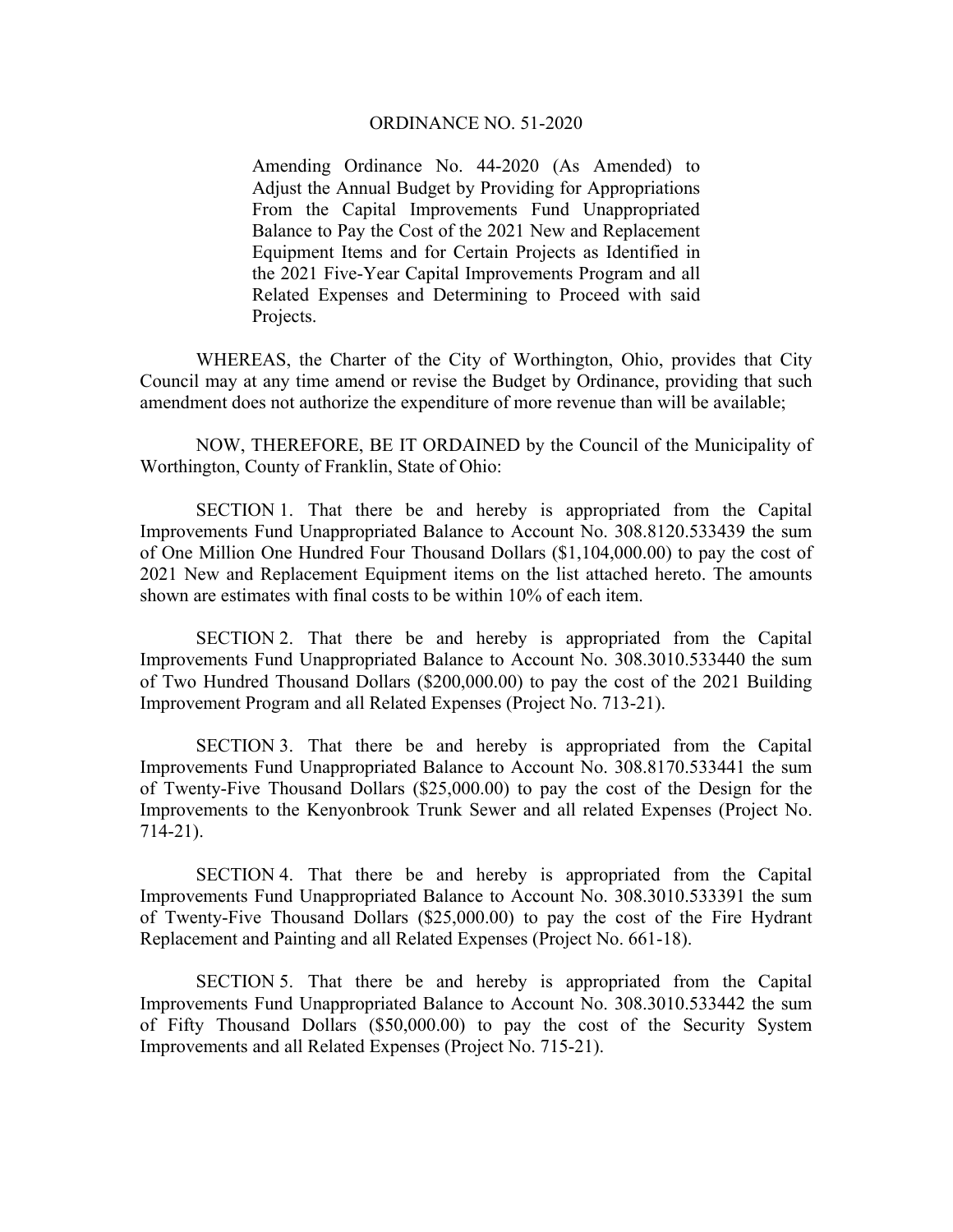## ORDINANCE NO. 51-2020

SECTION 6. For purposes of Section 2.21 of the Charter of the City, this ordinance shall be considered an "Ordinance Determining to Proceed" with the Projects, notwithstanding future actions of this Council, which may be necessary or appropriate in order to comply with other requirements of law.

SECTION 7. That notice of passage of this Ordinance shall be posted in the Municipal Administration Building, the Worthington Library, the Griswold Center and the Worthington Community Center and shall set forth the title and effective date of the Ordinance and a statement that the Ordinance is on file in the office of the Clerk of Council. This Ordinance shall take effect and be in force from and after the earliest period allowed by law and by the Charter of the City of Worthington, Ohio.

Passed December 14, 2020

\_/s/ Bonnie D. Michael\_\_\_\_\_\_\_\_\_\_\_\_\_\_ President of Council

Attest:

 $/s/$  D. Kay Thress Clerk of Council

Introduced December 7, 2020 P.H. December 14, 2020 Effective January 6, 2021